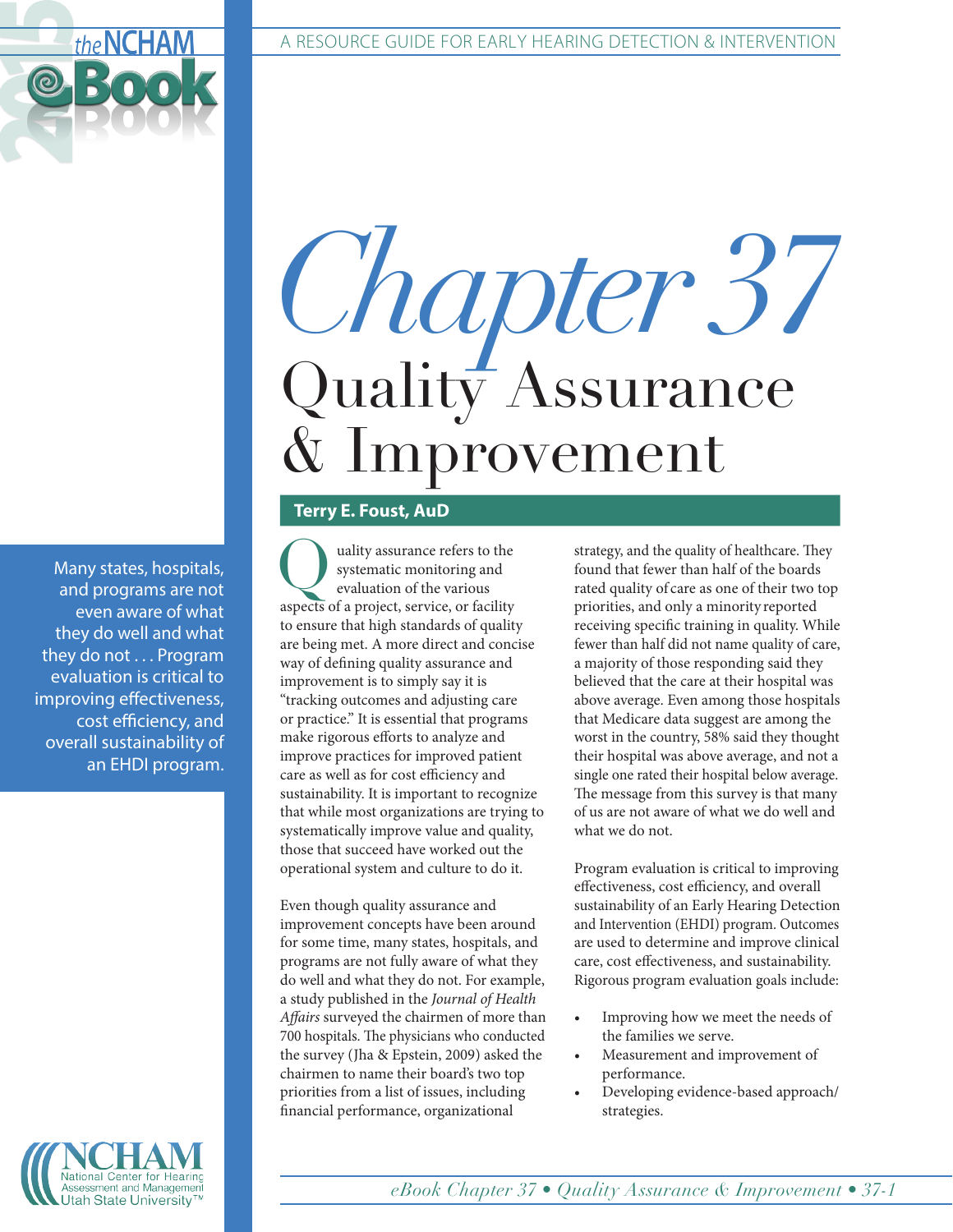

Quality improvement and evaluation of EHDI programs should be applied at each level of the program.

- Understanding disparities.
- Allocation of resources.
- Motivating stakeholders.
- Contributing to literature.

All U.S. states and territories with [Maternal and Child Health Bureau](http://mchb.hrsa.gov/) (MCHB) grants or [Centers for Disease](http://www.cdc.gov/)  [Control and Prevention](http://www.cdc.gov/) (CDC) cooperative agreements are required to do systematic annual evaluations of their projects to implement, expand, and/or improve their EHDI program.

Quality improvement and evaluation of EHDI programs should be applied at each level of the program, including:

- The overall state EHDI program.
- Individual hospital and birthing center programs.
- Home births.

*6*

- Diagnostic and intervention programs (pediatric audiologists, amplification, cochlear implants).
- Tracking and surveillance programs.

## **State EHDI Program Evaluation**

State program evaluation must focus on each of the key elements of an effective EHDI program. There are seven major key components and/or standards of a successful EHDI program described by MCHB, CDC, and the [Joint Committee on](http://www.jcih.org/default.htm)  [Infant Hearing](http://www.jcih.org/default.htm) (JCIH). These components provide the minimum standard elements upon which evaluation of EHDI programs should focus (see *Table 1*).

As emphasized, the last key component specifically identifies evaluation for quality assurance and improvement. All state programs receiving MCHB EHDI grants must have a plan for program evaluation and must complete a comprehensive evaluation of their entire EHDI program.

A common approach to conducting a statewide EHDI evaluation includes collecting data from each of the

## *Table 1* **Key Components and/or Standards of a Successful EHDI Program**

All newborns will be screened for hearing loss before 1 month of age. *1* 

All infants referred from screening will have diagnostic evaluations before 3 months of age. *2*

All infants identified with hearing loss will receive appropriate medical, audiologic, and educational intervention services before 6 months of age. *3*

All infants with hearing loss will have a medical home. *4*

Every state will have a complete EHDI Tracking and Surveillance System to minimize loss to follow-up. *5*

All families will receive culturally competent family support.

*Every state will do regular systematic monitoring and evaluation to improve the e ectiveness of the EHDI program. 7*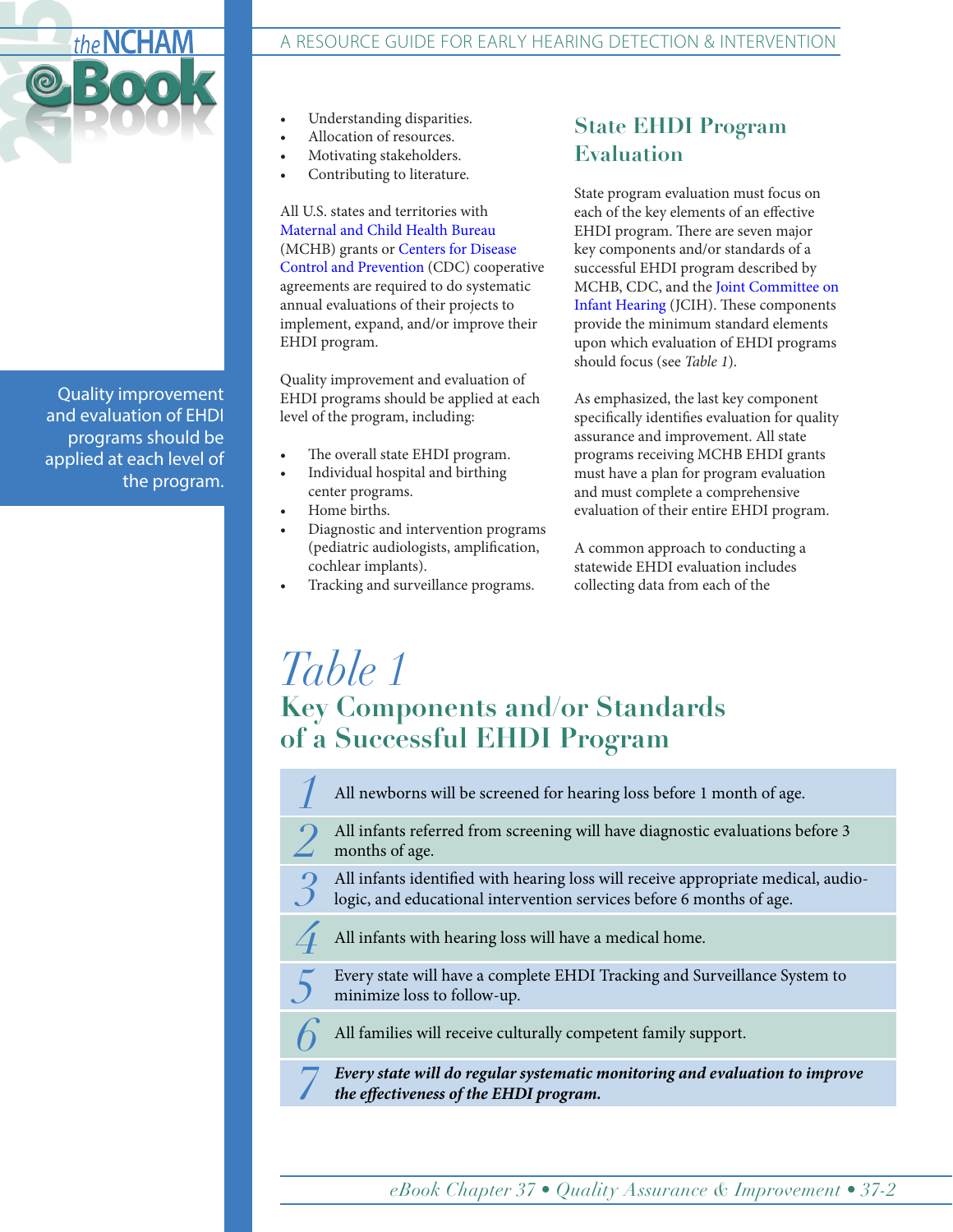#### NATIONAL CENTER FOR HEARING ASSESSMENT & MANAGEMENT

It is important to compare program outcomes to other hospitals, programs, and states to learn what is working well and what can be improved.

program stakeholders, using data from questionnaires, analysis of archival information, and onsite evaluations (see *Tables 2 and 3*). The overall goal is to collect information about how well hospitals and the state system are doing in achieving the seven objectives listed in *Table 1*.

Data from all of the sources listed in *Table 3* are summarized by the evaluation team, analyzed according to the six goals previously described, and compiled into a report. The report can then be discussed and used to identify program improvement activities at all levels, such as staff from the state department of health, the state's newborn hearing screening

advisory committee, and staff from interested hospitals, etc. Typical reports include:

- Annual hospital report cards.
- Quarterly data reports to birth facilities and diagnostic centers with special emphasis on transferred infants.
- Verification of screening results for infants listed as passed and later identified with hearing loss.

It is important to compare program outcomes to other hospitals, programs, and states to learn what is working well and what can be improved. It is essential that success documented by outcome data be replicated (see *Table 4*).

# *Table 2* **Examples of EHDI Data That Should Be Evaluated at a Minimum**

#### Screening Data

- Total number of live births.
- Number of babies screened.
- Missed screens, including homebirths and transferred infants.
- Number of babies not screened due to nonconsent.
- Number of babies passing screening or rescreening prior to discharge.
- Number of babies discharged not passing screening in one or both ears.
- Number of babies passing outpatient screening.
- Number of babies not passing outpatient screening in one or both ears.

#### Diagnostic Data

- Number of babies lost to follow-up (analyzed geographically).
- Number of infants diagnosed with hearing loss.
- Number of infants with confirmed hearing loss by type and degree.
- Number of infants diagnosed with late onset hearing loss through coordination with early childhood screening programs, such as Early Head Start.
- Number of babies with risk indicators (number and percentage).
- Median age at diagnosis.

#### Early Intervention

- Number of infants enrolled in early intervention.
- Number of infants lost to follow-up.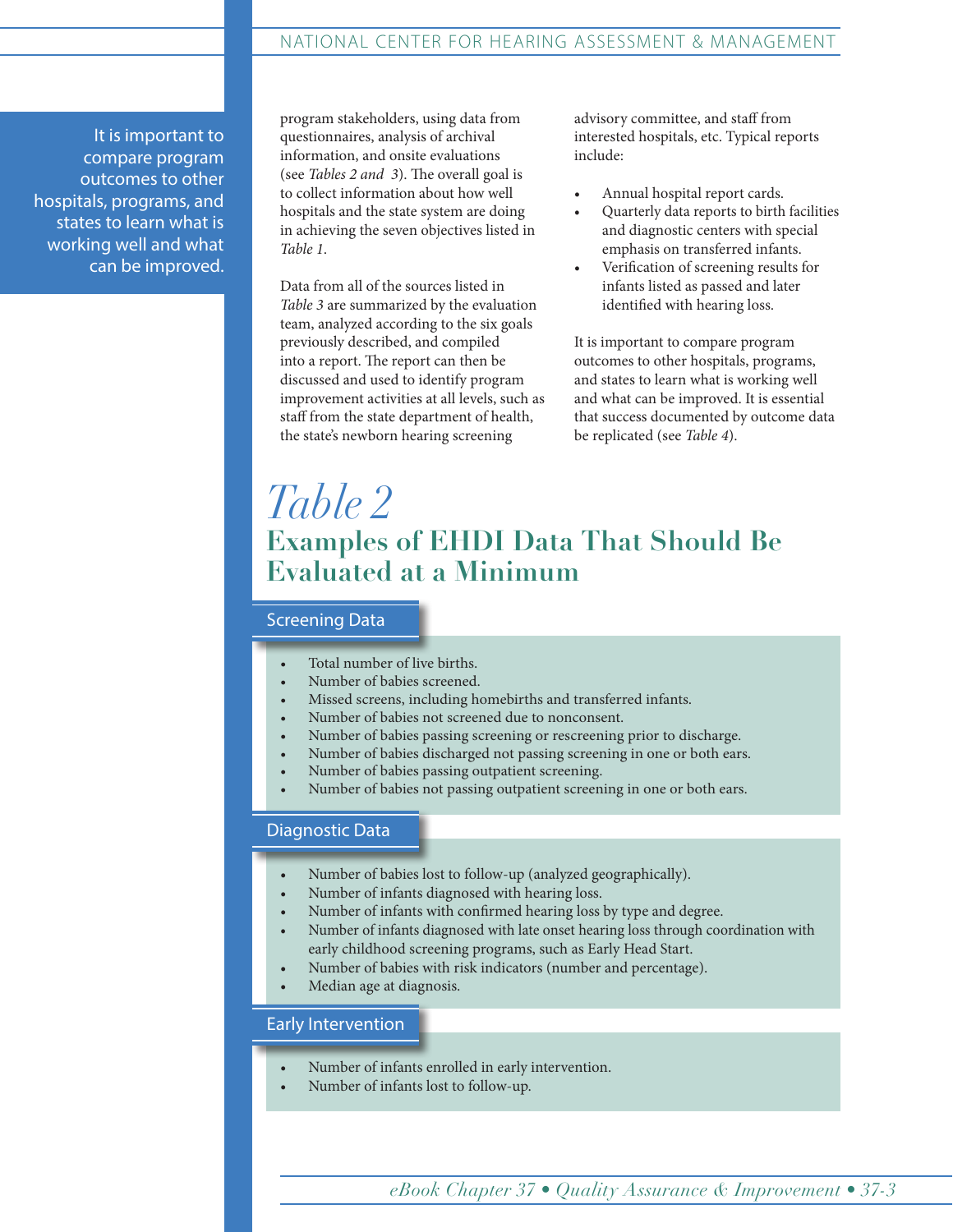# *Table 3* **EHDI Evaluation Common Elements**

| Hospital                                                                                                                                                                                                                                                                                                                                                                                                                 | <b>Analysis</b>                                                                                                                                                                                                                                                                                                                                 | Questionnaires                                                                                                                                                                                                                                                                                                   |
|--------------------------------------------------------------------------------------------------------------------------------------------------------------------------------------------------------------------------------------------------------------------------------------------------------------------------------------------------------------------------------------------------------------------------|-------------------------------------------------------------------------------------------------------------------------------------------------------------------------------------------------------------------------------------------------------------------------------------------------------------------------------------------------|------------------------------------------------------------------------------------------------------------------------------------------------------------------------------------------------------------------------------------------------------------------------------------------------------------------|
| <b>Questionnaires</b>                                                                                                                                                                                                                                                                                                                                                                                                    | of Tracking Data                                                                                                                                                                                                                                                                                                                                | to Parents                                                                                                                                                                                                                                                                                                       |
| Each hospital in the state is asked to<br>complete a questionnaire about their<br>newborn hearing screening program.<br>Questions are asked about:<br>The hospital's screening protocol.<br>$\bullet$<br>Equipment and practice.<br>$\bullet$<br>Follow-up.<br>$\bullet$<br>Referral for diagnosis.<br>$\bullet$<br>Satisfaction with the program.<br>$\bullet$<br>Obstacles that have been<br>$\bullet$<br>encountered. | Hospitals in most states use an<br>information management system<br>(IMS) to submit data to the state<br>department of health regarding:<br>Number of babies born.<br>Number of babies screened.<br>Results of screening.<br>$\bullet$<br>Follow-up activities.<br>$\bullet$<br>Information about referral and<br>$\bullet$<br>diagnosis.       | A random sample of parents whose<br>babies were screened during a defined<br>time period are sent a questionnaire<br>regarding:<br>Their perceptions about the<br>screening program.<br>What they saw as the strengths<br>$\bullet$<br>and weaknesses.<br>Suggestions for improving the<br>$\bullet$<br>program. |
| Areas in which assistance is<br>$\bullet$<br>needed.<br>Satisfaction with previous<br>$\bullet$<br>assistance.<br>Support provided by the state<br>$\bullet$<br>department of health.<br>Prior to distribution, drafts of the<br>questionnaire should be reviewed                                                                                                                                                        | An external evaluation team analyzes<br>this data to identify strengths and<br>weaknesses of the program. The<br>analysis of tracking data is useful in<br>pinpointing areas where additional<br>technical assistance and training<br>are needed. For example, when<br>inpatient refer rates are too high,<br>it is frequently because too many | The sample of parents should include<br>those whose baby:<br>Passed the inpatient screening,.<br>Did not pass the inpatient<br>$\bullet$<br>screening but passed an<br>outpatient screening.<br>Did not pass either the inpatient<br>$\bullet$<br>or outpatient screening.                                       |
| by members of the state's newborn                                                                                                                                                                                                                                                                                                                                                                                        | people are screening babies, or one                                                                                                                                                                                                                                                                                                             | Respondents are assured of                                                                                                                                                                                                                                                                                       |
| hearing screening advisory committee                                                                                                                                                                                                                                                                                                                                                                                     | or two screeners are having difficulty.                                                                                                                                                                                                                                                                                                         | anonymity, so they can be open about                                                                                                                                                                                                                                                                             |

anonymity, so they can be open about any concerns they may have, as well as identifying aspects of the program that are working well. The results of these questionnaires are used to determine whether appropriate information and support are being provided to parents.

#### Physician **Onsite Visits** Questionnaires **to Hospitals**

for suggested revisions.

A random sample of physicians listed in the IMS can also be surveyed. Physicians listed as the primary healthcare provider for babies who are screened are sent a questionnaire assessing their attitude and knowledge about the universal newborn hearing screening program. They are asked to identify strengths, weaknesses, and suggestions for program improvement.

A small sample of hospitals are selected for onsite visits by a team of evaluators who are experienced with newborn hearing screening programs. The site visit should include:

Although this data is available to hospitals, they often do not appreciate its value for program improvement. Thus, it is helpful to have an external evaluation team review the state data to identify areas where assistance is

needed.

- Interviews with program staff (e.g., screeners, screening program manager, nursery coordinator, director of women's services).
- - Observation of screening activities.
	- Review of records and program policies.
	- Examination of materials for parents.

*eBook Chapter 37 • Quality Assurance & Improvement • 37-4*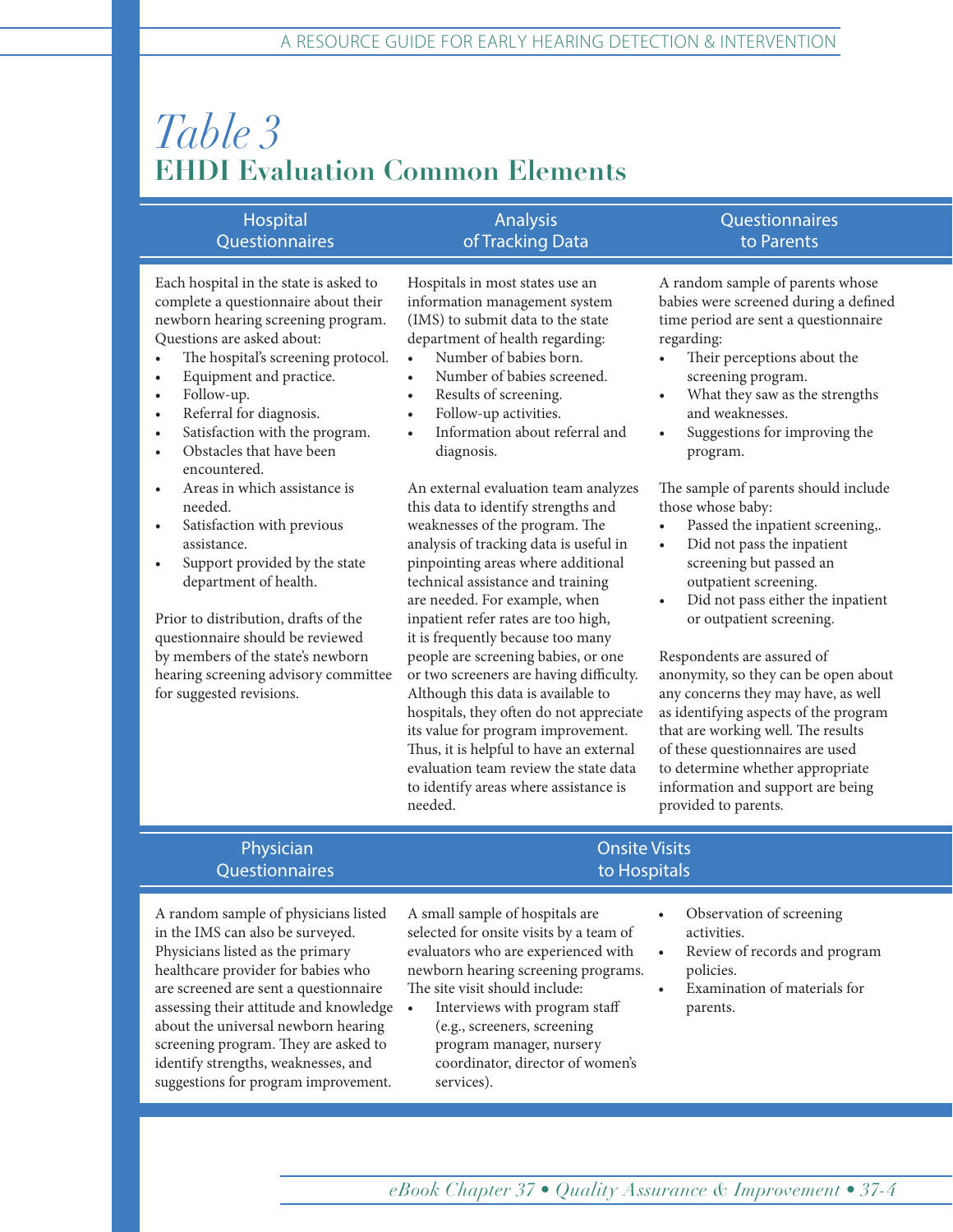# *Table 4* **Program Evaluation Tools**

#### National Center for Hearing Assessment and Management (NCHAM)

Examples of questionnaires, surveys, and checklists that have been used by others can be found on the NCHAM website under *Evaluation* in the *EHDI Components* section. This information is available to any EHDI program at no charge. Programs are free to use the materials, tools, and samples and to adapt them to individual program needs and circumstances.

The specific URL for the NCHAM Evaluation Tools is: [http://www.](http://www.infanthearing.org/programevaluation/evaluationtools.html) [infanthearing.org/programevaluation/](http://www.infanthearing.org/programevaluation/evaluationtools.html) [evaluationtools.html](http://www.infanthearing.org/programevaluation/evaluationtools.html)

Under this category, you will find:

- NCHAM statewide evaluation tools.
- Hospital surveys and evaluation tools.
- Audiologist/diagnostic center surveys.
- Early intervention program activities surveys.
- Parent and family reactions to EHDI program activities surveys.
- General EHDI surveys.
- Examples of evaluations already conducted by states.
- Downloadable copies of evaluation instruments.

#### Maternal and Child Health Bureau (MCHB) and Centers for Disease Control and Prevention (CDC)

States receiving MCHB funding for their EHDI programs must have a formal plan for evaluation written into their grant. Funds can be used to pay an outside party to conduct an evaluation.

Federal grantees are also subject to a formal review process through the Office of Performance Review. This formal review process occurs over several months via conference calls with the grantee and key stakeholders. These calls focus on identification of success and challenges pertaining to the goals written into the federal grant and culminate with a 2-day site visit with the grantee and key stakeholders. A plan is formulated to address challenges. If necessary, expert support and assistance can be funded and provided to grantees.

The CDC has an excellent publication entitled, "Framework for Program Evaluation in Public Health," which can be used to design, conduct, and report results of program

quality assurance evaluations. The publication is available at [www.cdc.](http://www.cdc.gov/eval/framework.htm) [gov/eval/framework.htm](http://www.cdc.gov/eval/framework.htm). Along with other valuable information, it gives detailed suggestions about six iterative steps and four standards that govern effective program evaluation, as depicted below.



*Step 1. Engage program stakeholders.*  This includes all those involved, affected, and all primary users. For example, in an EHDI program, this includes hospitals, pediatricians and primary care physicians,

audiologists, parents, the state department of health, and EHDI program officials.

#### *Step 2. Describe the program.*

Provide a detailed, in-depth description of the program, including the need, expected effects, activities, resources, stage, content, logic model, etc.

#### *Step 3. Focus the evaluation design.*

Address the purpose of the evaluation, users, uses, questions, methods, and agreements.

*Step 4. Gather credible evidence.* Look at key indicators, sources, quality, quantity, and logistics.

#### *Step 5. Justify conclusions.*

Look at standards, analysis and synthesis of data, interpretation, judgment, and recommendations.

#### *Step 6. Ensure use and share lesions learned.*

Focus on feedback, follow-up, and dissemination of information.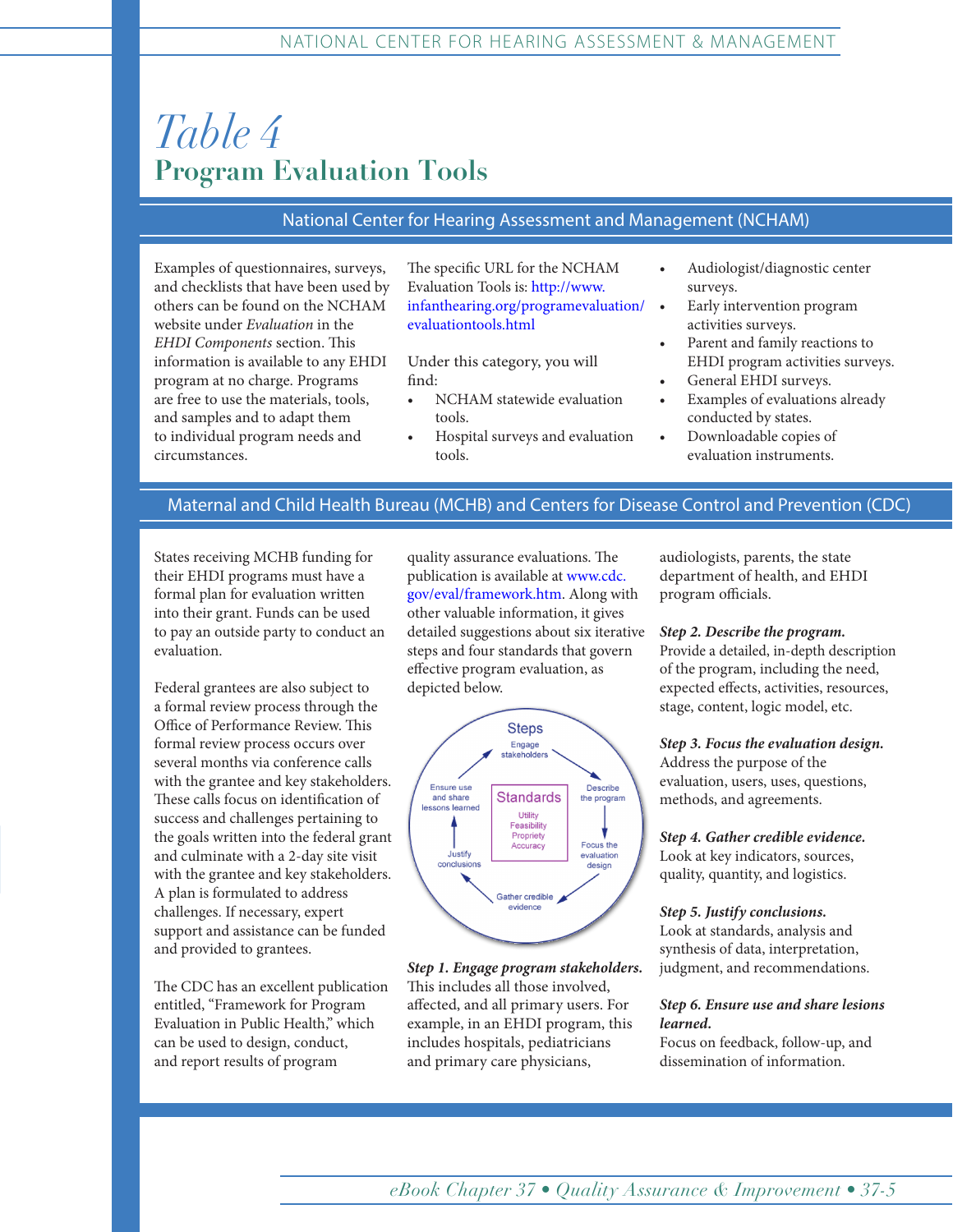

# *Table 4* **(continued)**

## MCHB and CDC (continued)

Four standards for effective evaluation are:

*Standard 1. Utility.*  Will the evaluation serve the information needs of the intended users?

*Standard 2. Feasibility.*  Is the evaluation realistic, prudent, diplomatic, and frugal?

#### *Standard 3. Propriety.*

Will the evaluators behave legally, ethically, and with due regard for the welfare of those involved and those affected?

*Standard 4. Accuracy.*  Will the evaluation reveal and convey technically accurate information?

quality assurance and improvement:

Should the EHDI program evaluation be contracted out to an independent external evaluator, or should an internal evaluation be done by someone from the department of health? Advantages of external evaluation include removal of internal biases and obtaining expertise in evaluation. Some resources for external evaluation may be found in other state programs that have developed expertise in EHDI program evaluation. Key personnel from those programs may be hired to complete an external evaluation. NCHAM also provides qualified experts to conduct evaluations of comprehensive programs.

An instructional video and workbook to assist in implementing a successful program evaluation is available at no cost from the CDC. The URL is http://www. cdc.gov/eval/framework.htm



Additional issues to consider regarding  $\bullet$  What resources and *Photo courtesy of NCHAM* • What resources and expertise are available for external evaluation? How much should a comprehensive evaluation of a state EHDI program cost? Obviously, hiring an outside expert to conduct an evaluation can be expensive. A legitimate question might be, "Doesn't a comprehensive evaluation involve money that could be better spent for serving babies and families?" One response to this question is that an expert evaluation can enhance program sustainability. Documented outcomes and improved practices can prove a program's value and result in continued and committed funding.

Documented outcomes and improved practices can prove a program's value and result in continued and committed funding.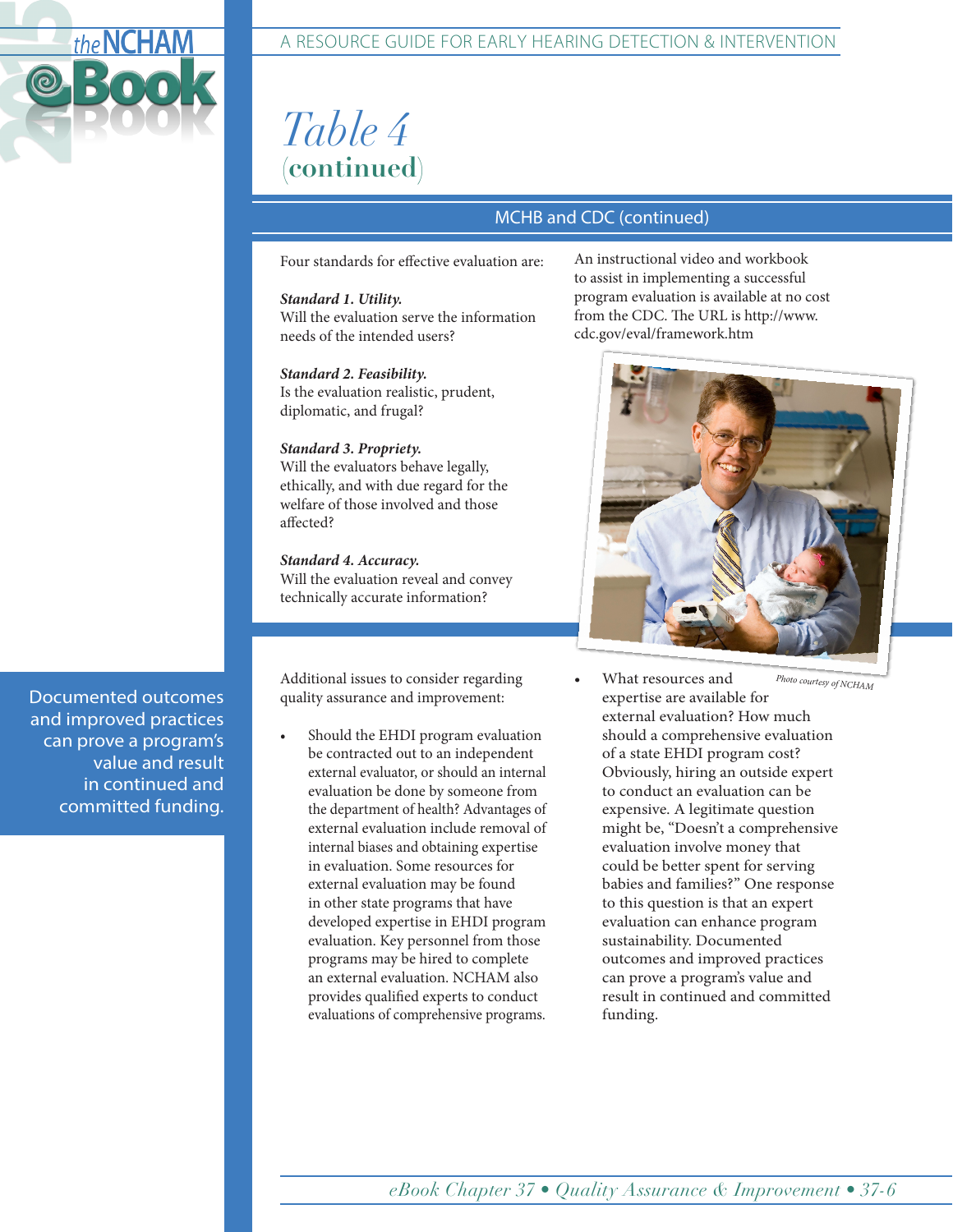## **Online Resources and Links**

- Analytic Methods in Maternal and Child Health, University of Illinois School of Public Health,<http://www.uic.edu/sph/dataskills/publications/wrkbkpdfs/?ID=3938>
- Centers for Disease Control and Prevention, Program Evaluation Tool Kit: A Blueprint for Public Health Management, <http://www.cdc.gov/eval/framework.htm>
- National Center for Hearing Assessment and Management, [www.infanthearing.org](http://www.infanthearing.org)
- Program Evaluation Tool Kit: A Blueprint for Public Health Management, [http://](http://www.ottawa.ca/residents/funding/toolkit/index_en.html) [www.ottawa.ca/residents/funding/toolkit/index\\_en.html](http://www.ottawa.ca/residents/funding/toolkit/index_en.html)
- User-Friendly Handbook for Mixed Method Evaluations: National Science Foundation Directorate for Education and Human Resources, [http://www.nsf.gov/](http://www.nsf.gov/pubs/1997/nsf97153/start.htm) [pubs/1997/nsf97153/start.htm](http://www.nsf.gov/pubs/1997/nsf97153/start.htm)

## **References**

Jha, A. K., & Epstein, A. M. (2009, November 6). *Hospital governance and the quality of care*. Millwood, WA: Health Affairs, doi: 10.1377/hlthaff.2009.0297

National Center for Hearing Assessment and Management. *Program evaluation*.

Utah State Department of Health. *Utah's Early Hearing Detection and Intervention program evaluation model.*